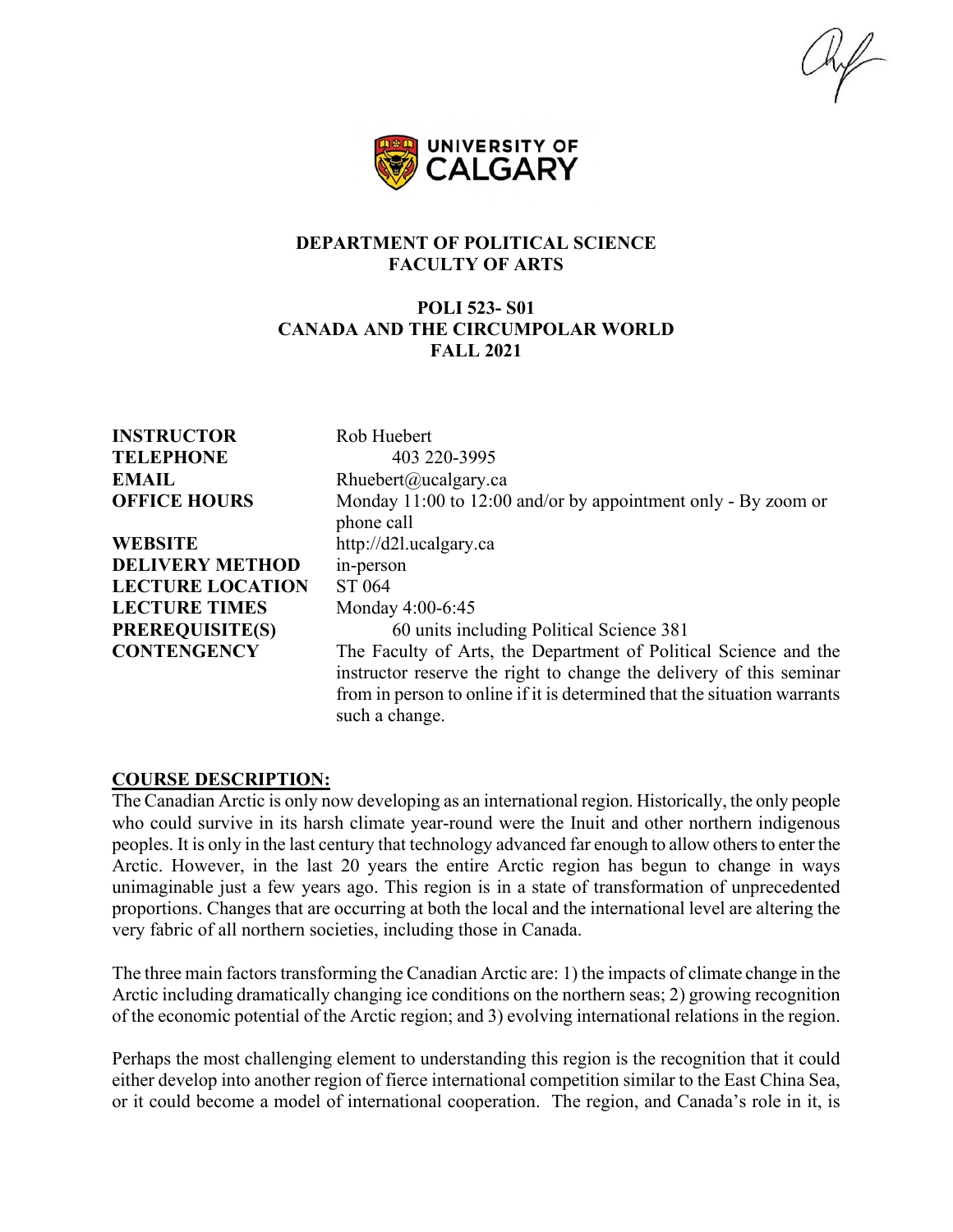literally at a crossroads. Thus the class has a rare opportunity to see how it will develop at its most critical time period. Will it be possible to develop a set of agreements that will allow all to share fairly in the development of the region in a manner that will be sustainable and respect those who have lived there for generations? Or will the main state actors refuse to cooperate and instead chose to pursue unilateral actions that will inevitably increase levels of conflict in the region. Most importantly, however, what will Canada's role be in this developing new international region?

## **COURSE OBJECTIVES:**

The objective of this course is to provide students with an understanding of the nature of international relations in the Arctic region.

- 1) How is the Circumpolar North transforming?
- 2) What is Canada's role in the Circumpolar North?
- 3) What are the main issues that Canada faces in the Circumpolar North?

| <b>Assignment</b>          | Value | <b>Due Date</b> |
|----------------------------|-------|-----------------|
| Paper Proposal             | 30%   | October 4       |
| <b>Research Paper</b>      | 40%   | November 22     |
| Simulation                 | 20%   | Nov 29 Dec $6$  |
| <b>Class Participation</b> | 10%   | Term            |
| <b>TOTAL</b>               | 100%  |                 |

## **GRADE DISTRIBUTION:**

## **Paper Proposal**

A paper proposal must be submitted by **October 4 and is to be submitted by D2L**. The proposal (3-5 pages) must include a clear identification of the question to be addressed in the research paper, the methodology to be utilized, and a preliminary list of sources. Proposals submitted late will be penalized .5 of a mark per day. (eg. if the assignment is late and it receives an 18/20 it will be marked down to 17.5/20. If it is late, a second day it will be given a 17/20 and so forth).

### **Research Paper**

Students will be required to write one major research essay on a subject of their own choosing (suggestions will be provided) and is due at the beginning of class on **November 22 and is to be submitted by D2L.** This paper (20 or more pages) is to provide an analytical study of an aspect of the circumpolar north as a developing international region. Papers submitted late will be penalized 1 mark out of 40 per day. (e.g. if the assignment is one day late and it receives a 30/40 it will be marked down to 29/40. If it is two days late, it will be given a 28/40).

### **Simulation**

A simulation exercise will be held at the end of the term. This exercise will be designed to allow students to "make" their own "Arctic" policy in regard to a specific international issue. Each student will be assigned as a decision-maker in one of the Arctic states or as a member of a northern Aboriginal Peoples organization and then must resolve an international problem. They are then required to represent that role using the knowledge acquired during the term. Students will be evaluated on their level of preparedness and participation in this exercise.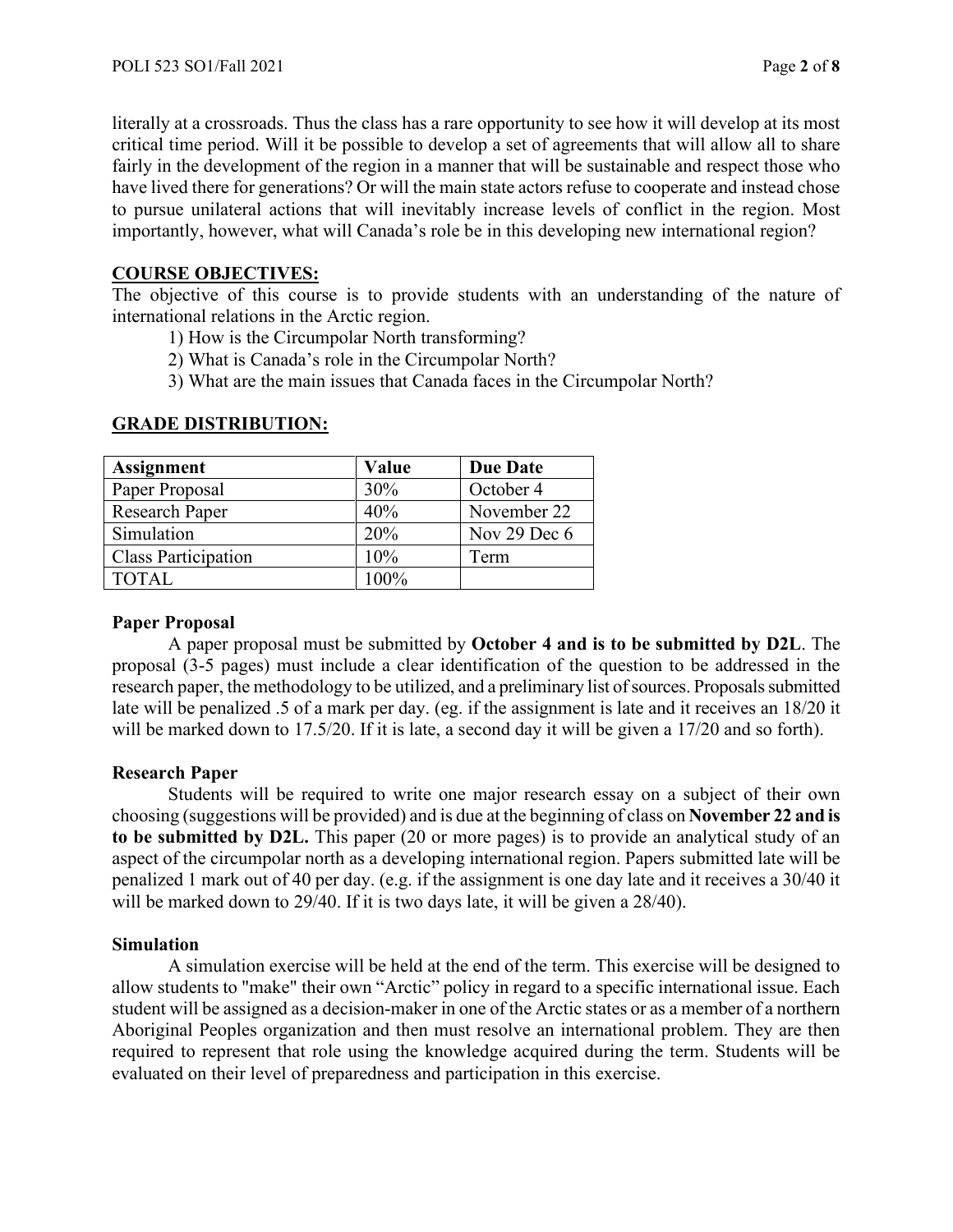### **Class Participation**

Students are required to attend all classes and participate in all class discussions. The reading assignments cited in the reading list are to be completed for each class, and it is expected that student's will follow the coverage of news stories that are related to the various topic areas.

### **Written Assignments**

Written assignments are often required in Political Science courses, including this one, and the quality of writing skills, including but not limited to such elements as grammar, punctuation, sentence structure, clarity, citation, and organization, will be taken into account in the determination of grades. Students are encouraged to make use of the services offered through Writing Support Services in the Student Success Centre (3rd floor of the Taylor Family Digital Library) or at [http://www.ucalgary.ca/ssc/writing-support.](http://www.ucalgary.ca/ssc/writing-support)

### **GRADE SCALE**

|  | $A+ = 90-$ |  | $\vert$ <b>B</b> + = 75-78 $\vert$ <b>C</b> + = 65-68 $\vert$ <b>D</b> + = 55-58 |  |                                                                                         |  |  |
|--|------------|--|----------------------------------------------------------------------------------|--|-----------------------------------------------------------------------------------------|--|--|
|  | 100        |  |                                                                                  |  |                                                                                         |  |  |
|  |            |  | $= 80-89$   <b>B</b> $= 70-74$   <b>C</b> $= 60-64$   <b>D</b> $= 50-54$         |  |                                                                                         |  |  |
|  | $A - = 79$ |  | $B - = 69$                                                                       |  | $\begin{vmatrix} C - 1 & 59 \end{vmatrix}$ $\begin{vmatrix} F & 1 & 49-0 \end{vmatrix}$ |  |  |

### **LIBRARY SEARCH ENGINES**:

One of the most important electronic aids to research offered by the library can be found on their Research Databases. This page lists numerous databases that include several that focus on international relations and strategic studies. [\[https://library.ucalgary.ca/\]](https://library.ucalgary.ca/)

| $\mu$ uups.// $\mu$ uual y.ucalgal y.ca/ $\mu$ |                                                                |                |    |
|------------------------------------------------|----------------------------------------------------------------|----------------|----|
| Data Bases                                     | [https://library.ucalgary.ca/az.php].                          |                |    |
| Arctic and Northern Studies                    | [http://contentdm.ucalgary.ca/digital/collection/p22007coll1]. |                |    |
| Political Science                              | [http://libguides.ucalgary.ca/sb.php?subject $id=52647$ ]      | Go             | to |
| databases.                                     |                                                                |                |    |
| <b>Strategic Studies</b>                       | [http://libguides.ucalgary.ca/sb.php?subject $id=52657$ ]      | G <sub>0</sub> | to |
| databases.                                     |                                                                |                |    |

### **Key Electronic Arctic Sources of Information**

Arctic Update, US Arctic Research Commission, https://www.arctic.gov/news-and-events/ ArcticToday https://www.arctictoday.com/ The Barents Observer

<https://thebarentsobserver.com/en>

North American and Arctic Defence and Security Network https://www.naadsn.ca/

### **LEARNING TECHNOLOGIES AND REQUIREMENTS:**

There is a D2L site for this course which contains required readings and other relevant class resources and materials (see d2L.ucalgary.ca).

### **CLASS PREPARATION & DESIRE2LEARN (d2l)**

Lectures focus on the material presented in the textbook and general discussion relating to the topic(s) outlined in the lecture schedule. Students are expected to read the assigned text chapters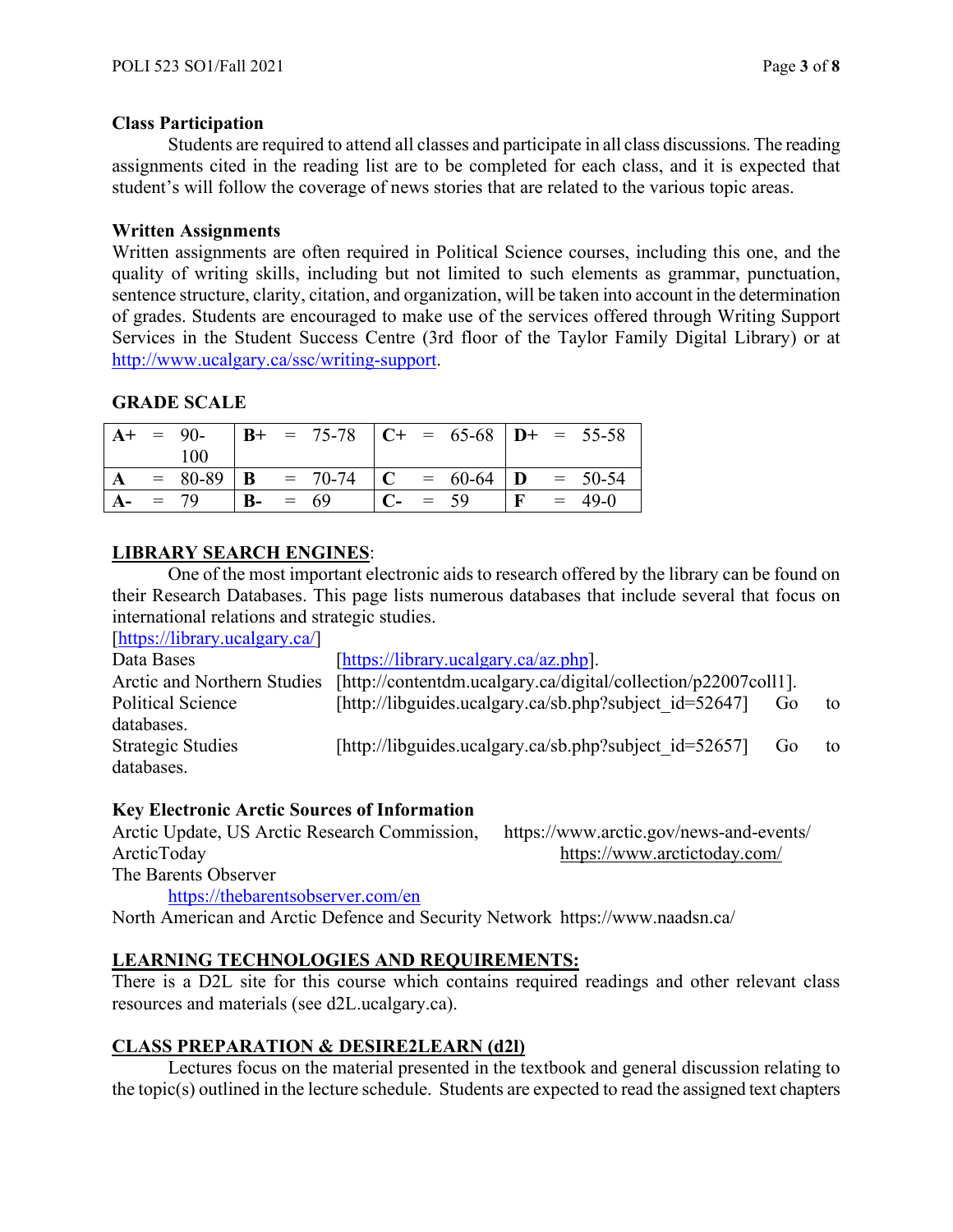and readings before class, and be prepared for class discussion. Important information and additional readings are posted on Desire2Learn (d2l). Students should regularly check the Announcements section of Desire2Learn (d2l) for ongoing notices. It is the responsibility of the student to understand all concepts presented in the textbook and lectures. If you need clarification, please take the initiative to ask the instructor during class.

## **PROPER USE OF EMAIL**:

Email is commonly used by students to communicate with their instructor. However, it does limit the effectiveness of the communications and may not be the best way for instructors to answer student questions, especially those requiring an explanation of concepts covered in this course or some personal concerns. Therefore, the instructor may request a telephone call or zoom meeting. Your instructor will inform you as to his/her expectations about emails.

If a student misses a required course component, please get in touch with the instructor as soon as possible.

| <b>DATE</b>      | <b>TOPIC</b>                                                    |
|------------------|-----------------------------------------------------------------|
| Sept 13          | <b>Introduction</b>                                             |
| Sept 20          | The Arctic – Historical Underpinnings                           |
| Sept 27          | <b>The Environment, Resources</b>                               |
| Oct 4            | The People and Governance                                       |
| <b>Oct 11</b>    | <b>Thanksgiving</b>                                             |
| Oct 18           | Sovereignty: Boundary Disputes – Waterways; EEZ and CS          |
| <b>Oct 25</b>    | Sovereignty: Boundary Disputes - Waterways; EEZ and CS          |
| Nov <sub>1</sub> | <b>Security</b>                                                 |
| Nov 8            | <b>Midterm Break Nov 7-13</b>                                   |
| <b>Nov 15</b>    | <b>Security</b>                                                 |
| <b>Nov 22</b>    | <b>International Political Bodies – New Forms of Governance</b> |
|                  | Intro to simulation                                             |
| <b>Nov 29</b>    | <b>Cooperation or Conflict: Simulation Exercise</b>             |
| Dec 8            | <b>Cooperation or Conflict: Simulation Exercise</b>             |

# **CLASS SCHEDULE & TOPICS:**

## **INSTRUCTOR GUIDELINES:**

Students requiring assistance are encouraged to speak to the instructor during class or their office hours. Should you wish to meet outside of office hours, please telephone or email to make an appointment. It is to the student's advantage to keep such appointments. All meetings will be held virtually.

# **IMPORTANT POLICIES AND INFORMATION**

## **Supporting Documentation and the Use of a Statutory Declaration**

As stated in the University Calendar: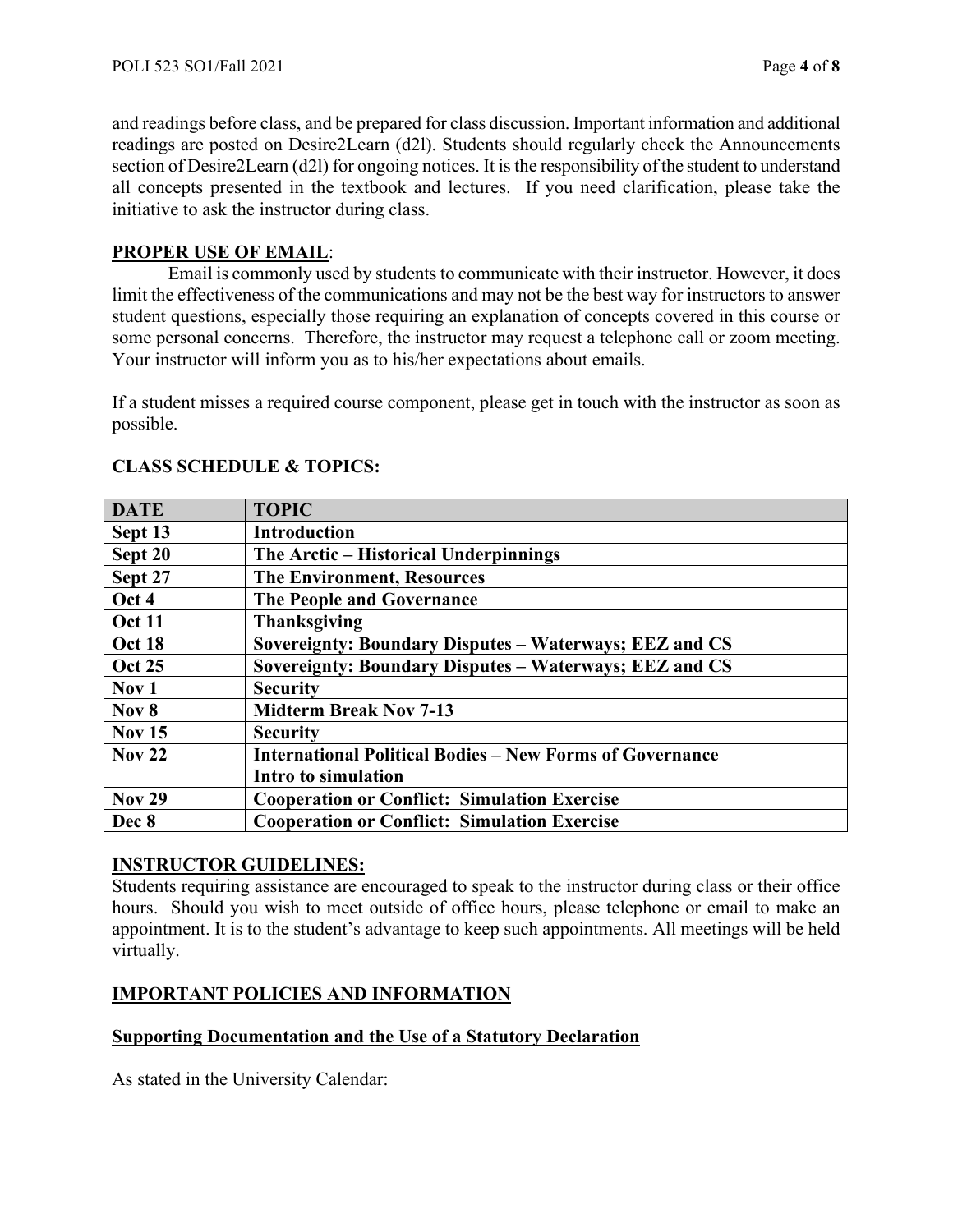Students may be asked to provide supporting documentation for an exemption/special request. This may include, but is not limited to, a prolonged absence from a course where participation is required, a missed course assessment, a deferred examination, or an appeal. Students are encouraged to submit documentation that will support their situation. Supporting documentation may be dependent on the reason noted in their personal statement/explanation provided to explain their situation. This could be medical certificate/documentation, references, police reports, invitation letter, third party letter of support or a statutory declaration etc. The decision to provide supporting documentation that best suits the situation is at the discretion of the student. Students cannot be required to provide specific supporting documentation, such as a medical note.

Students can make a Statutory Declaration as their supporting documentation (available at ucalgary.ca/registrar). This requires students to make a declaration in the presence of a Commissioner for Oaths. It demonstrates the importance of honest and accurate information provided and is a legally binding declaration. Several registered Commissioners for Oaths are available to students at no charge, on campus. For a list of locations to access a Commissioners for Oaths, visit [ucalgary.ca/registrar\)](http://www.ucalgary.ca/registrar).

Falsification of any supporting documentation will be taken very seriously and may result in disciplinary action through the Academic Discipline regulations or the Student Non-Academic Misconduct policy.

This statement is accessible at:<https://www.ucalgary.ca/pubs/calendar/current/m-1.html>

### **Absence From a Mid-term Examination**

Students who are absent from a scheduled term test or quiz for legitimate reasons are responsible for contacting the instructor via email within 48 hours of the missed test to discuss alternative arrangements. A copy of this email may be requested as proof of the attempt to contact the instructor. Any student who fails to do so forfeits the right to a makeup test.

### **Deferral of a Final Examination**

Deferral of a final examination can be granted for reasons of illness, domestic affliction, and unforeseen circumstances, as well as to those with three (3) final exams scheduled within a 24-hour period. Deferred final exams will not be granted to those who sit the exam, who have made travel arrangements that conflict with their exam, or who have misread the examination timetable. The decision to allow a deferred final exam rests not with the instructor but with Enrolment Services. Instructors should, however, be notified if you will be absent during the examination. The Application for Deferred Final Exam, deadlines, requirements and submission instructions can be found on the Enrolment Services website at

[https://www.ucalgary.ca/registrar/exams/deferred-exams.](https://www.ucalgary.ca/registrar/exams/deferred-exams)

### **Reappraisals**

The University Calendar states that for reappraisals of graded term work:

"A student who feels that a piece of graded term work (term paper, essay, test, etc.) has been unfairly graded, may have the work reappraised as follows. The student shall discuss the work with the instructor **within ten business days** of being notified about the mark or of the item's return to the class. If not satisfied, the student shall take the matter to the head of the department offering the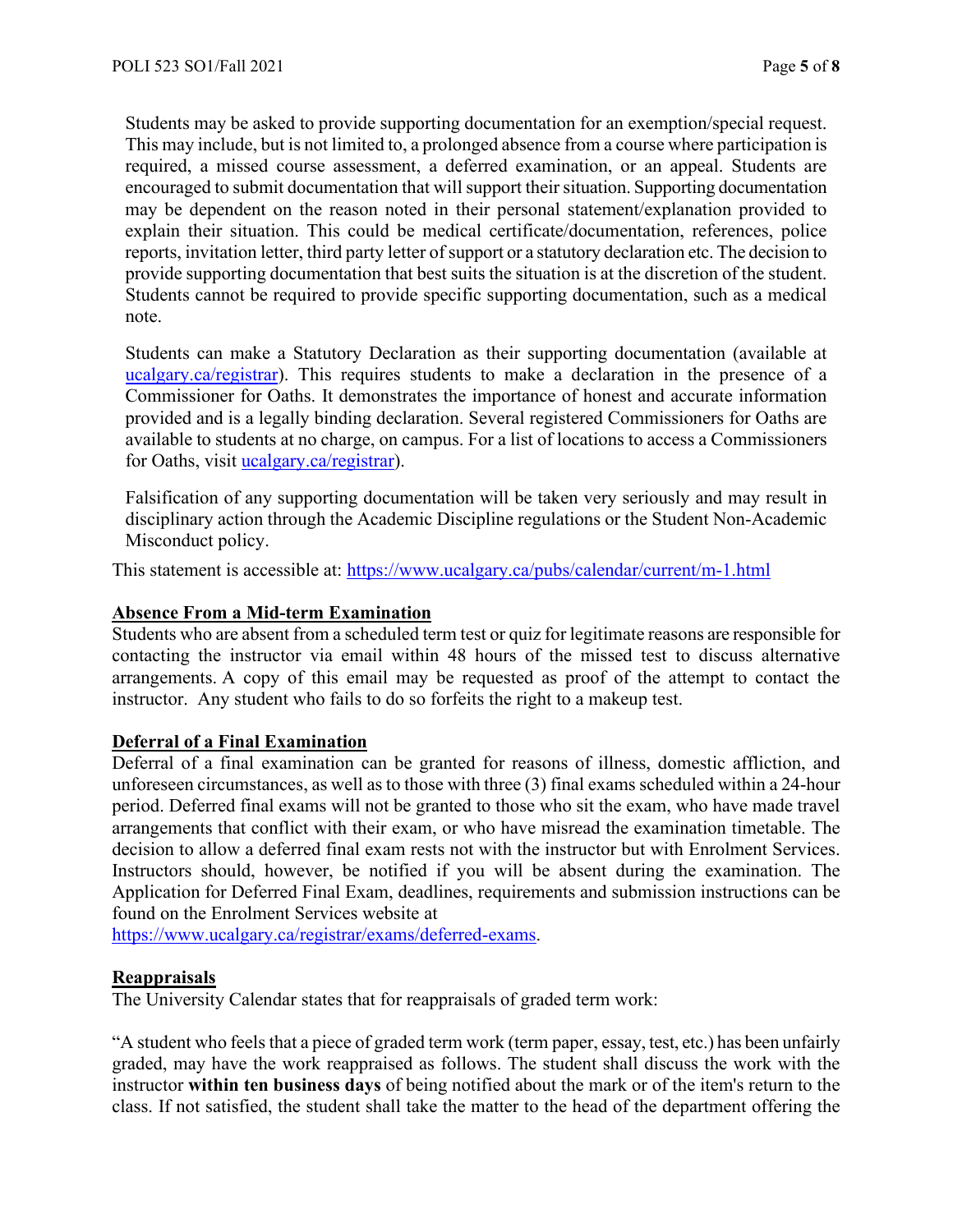course **within 2 business days of receiving the decision from the instructor**, who will arrange for a reappraisal of the work **within the next ten business days**. The reappraisal will only be considered if the student provides a detailed rationale that outlines where and for what reason an error is suspected." See

<https://www.ucalgary.ca/pubs/calendar/current/i-2.html>

The University Calendar states that for reappraisal of academic assessments (final grades):

"A student may request a reappraisal of a final grade. The only element that will be considered is the final assessment(s) that makes up the final mark (e.g., final examination, final project, and final paper). The exception is when a grade for a piece of graded term work is made available to students after the last day of classes for the term in which the course is scheduled; that grade may also be considered in a reappraisal of the final grade."

"A student seeking a reappraisal of a final grade should first attempt to review the final assessment with the department or faculty offering the course. After which the student shall obtain a Reappraisal of Final Grade form from [ucalgary.ca/registrar](https://www.ucalgary.ca/registrar/home) (under Student Forms). The student must indicate exactly what error was made in marking the final assessment and/or in computing the final grade. The reappraisal will only be considered if the student provides a detailed rationale that outlines where and for what reason an error is suspected." More information is available at: <https://www.ucalgary.ca/pubs/calendar/current/i-3.html>

### **University Regulations**

Students are responsible for familiarizing themselves with the University policies found in the Academic Regulations sections of the Calendar at [www.ucalgary.ca/pubs/calendar/current/academic-regs.html.](http://www.ucalgary.ca/pubs/calendar/current/academic-regs.html)

### **Student Accommodations**

Students seeking an accommodation based on disability or medical concerns should contact Student Accessibility Services; SAS will process the request and issue letters of accommodation to instructors. For additional information on support services and accommodations for students with disabilities, visit [www.ucalgary.ca/access/.](http://www.ucalgary.ca/access/)

Students who require an accommodation in relation to their coursework based on a protected ground other than disability should communicate this need in writing to their Instructor.

The full policy on Student Accommodations is available at [http://www.ucalgary.ca/policies/files/policies/student-accommodation-policy.pdf.](http://www.ucalgary.ca/policies/files/policies/student-accommodation-policy.pdf)

## **Plagiarism And Other Forms Of Academic Misconduct**

Academic misconduct in any form (e.g. cheating, plagiarism) is a serious academic offence that can lead to disciplinary probation, suspension or expulsion from the University. Students are expected to be familiar with the standards surrounding academic honesty; these can be found in the University of Calgary calendar at [http://www.ucalgary.ca/pubs/calendar/current/k.html.](http://www.ucalgary.ca/pubs/calendar/current/k.html) Such offences will be taken seriously and reported immediately, as required by Faculty of Arts policy.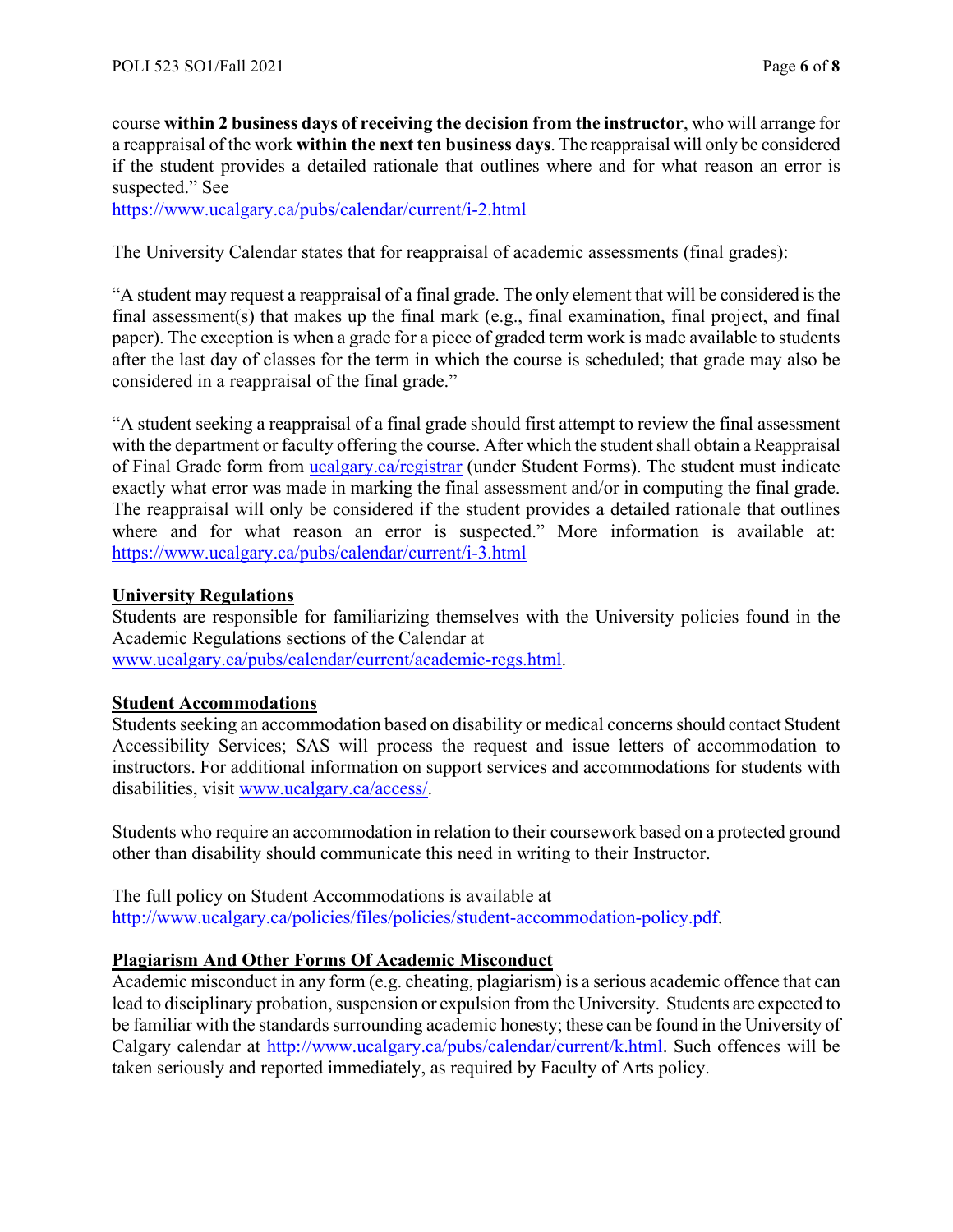## **Required Access to Technology**

Please see the University's resource page at [https://ucalgary.service-ow.com/it?id=kb\\_article&sys\\_id=86e7438013753ac06f3afbb2e144b031](https://ucalgary.service-ow.com/it?id=kb_article&sys_id=86e7438013753ac06f3afbb2e144b031)

# **Copyright Legislation**

As stated in the University of Calgary Calendar, Academic Regulations, "students are required to read the University of Calgary policy on Acceptable Use of Material Protected by Copyright and requirements of the copyright act to ensure they are aware of the consequences of unauthorised sharing of course materials (including instructor notes, electronic versions of textbooks etc.). Students who use material protected by copyright in violation of this policy may be disciplined under the Non-Academic Misconduct Policy."

[https://www.ucalgary.ca/policies/files/policies/acceptable-use-of-material-protected-by](https://www.ucalgary.ca/policies/files/policies/acceptable-use-of-material-protected-by-copyright.pdf)[copyright.pdf](https://www.ucalgary.ca/policies/files/policies/acceptable-use-of-material-protected-by-copyright.pdf) and<https://laws-lois.justice.gc.ca/eng/acts/C-42/index.html>

# **Instructor Intellectual Property**

Course materials created by instructors (including presentations and posted notes, labs, case studies, assignments and exams) remain the intellectual property of the instructor. These materials may NOT be reproduced, redistributed or copied without the explicit consent of the instructor. The posting of course materials to third party websites such as note-sharing sites without permission is prohibited. Sharing of extracts of these course materials with other students enrolled in the course at the same time may be allowed under fair dealing.

## **Freedom of Information and Protection of Privacy (FOIP)**

FOIP legislation requires that instructors maintain the confidentiality of student information. In practice, this means that student assignment and tests cannot be left for collection in any public place without the consent of the student. It also means that grades cannot be distributed via email. Final exams are kept by instructors but can be viewed by contacting them or the main office in the Department of Political Science. Any uncollected assignments and tests meant to be returned will be destroyed after six months from the end of term; final examinations are destroyed after one year.

## **Evacuation Assembly Points**

In the event of an emergency evacuation from class, students are required to gather in designated assembly points. Please check the list found at [www.ucalgary.ca/emergencyplan/assemblypoints](http://www.ucalgary.ca/emergencyplan/assemblypoints) and note the assembly point nearest to your classroom.

## **Faculty of Arts Program Advising and Student Information Resources**

For program planning and advice, visit the Arts Students' Centre in Social Sciences 102, call 403 220-3580 or email [artsads@ucalgary.ca.](mailto:artsads@ucalgary.ca) You can also visit [arts.ucalgary.ca/advising](http://arts.ucalgary.ca/advising) for program assistance.

For registration (add/drop/swap), paying fees and assistance with your Student Centre, contact Enrolment Services at (403) 210-ROCK [7625] or visit their office in the MacKimmie Tower, MT 116..